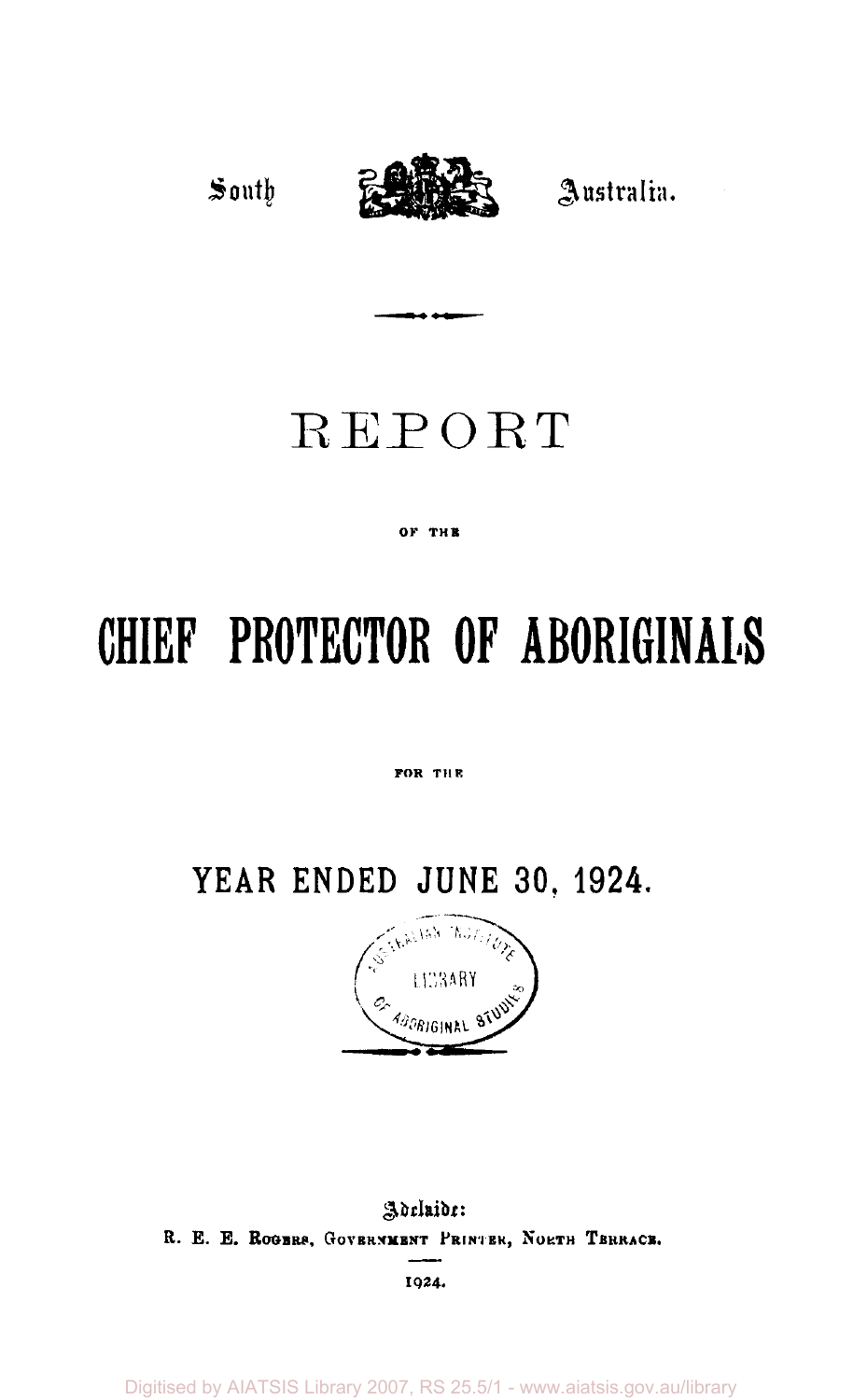

## REPORT.

 $-0-1$ 

## Aboriginals Department,

## Adelaide, October 1st, 1924.

Sir—I have the honor to submit this my report on the working of the Aboriginals Department for the year ended June 30th, 1924, also reports received from the Superintendents of the Aboriginal Stations, and the Protector of Aborigines for the Far North.

## POINT PEARCE STATION.

The farming and pastoral operations have given very satisfactory results, showing a net profit for the year of £1,004 19s. 1d.

There are 227 aborigines on this station, of whom only sixteen are full-bloods. The health of the natives has been fairly good. A suitable building has been set apart for a hospital, and the Aborigines' Friends' Association has kindly promised to supply a resident nurse, for which 1 This will be a great advantage to the institution.

The livestock on the station on June 30th, 1924, consisted of 126 cattle, 4,213 sheep, 84 horses, and 34 pigs.

## POINT- MCLEAY STATION.

The operations for the year show a loss of £3,005 11s. This is less than any previous year, and when it is remembered that this station has a population of 282 aborigines, on an area of 2,407 acres of land, it is satisfactory. The number of full-blooded aborigines on this station is 38, half-castes 244. These figures include aborigines living in the immediate neighborhood along the Coorong. The land is principally used for dairying and grazing, for which it is well suited.

The livestock on the station on June 30th, 1924, consisted of 284 cattle, 188 sheep, 32 horses, 42 pigs.

I recommend that a small hospital be built at this station. This would secure much better attention and care for the sick, and obviate the necessity in many cases for patients to be sent, as at present, to the Adelaide Hospital. The Aborigines' Friends' Association kindly promise to supply a nurse.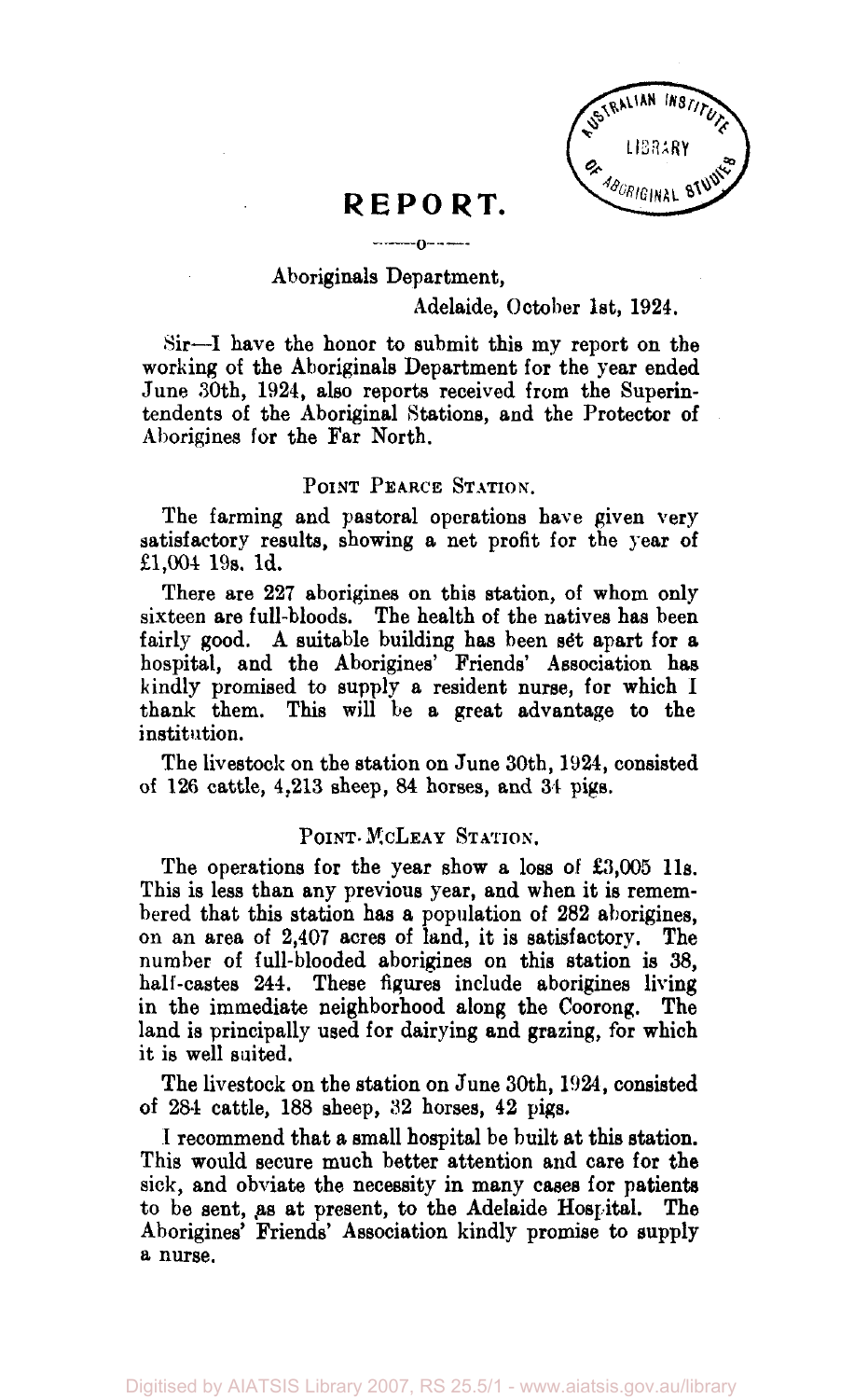More cottage accommodation is much needed ; also a dormitory for the girls and orphan boys. Boys who have parents should be under their parents' charge. If, by a dormitory system, the parents were relieved of all responsibility for their children, the greatest incentive to industry on the part of the parents would be removed. This would be an obvious mistake.

## KOONIBBA MISSION STATION.

I visited and inspected this station last October, and was pleased with the good work carried on there. There are good substantial dormitory buildings for the care of the children. I regret, however, to notice that owing to the unreliable nature of native labor, the authorities are being compelled to reduce the area under cultivation and substitute sheep.

There are 149 aborigines on this station, of whom 65 are half-castes.

## MISSIONARIES.

The Aborigines Inland Mission have two lady missionaries, Miss M. Brown and Miss R. Hellyer, at Tarcoola. These ladies visit the aborigines at Ooldea and other camps and conduct religious meetings. Miss Anna Lock, another lady missionary, is engaged in religious work amongst the aborigines in the Oodnadatta district. Medicines have been supplied to these missionaries for the sick by this department.

## OOLDEA.

The East-West railway has created a problem here. In the month of November 1 visited this district and saw there about 80 aborigines. Altogether, between Ooldea and Fowler's Bay there are about 250 aborigines, and many of them make the natural soakage wells near Ooldea their centre. The country is more or less a desert, and the natural food supplies for the aboriginal are scarce, consequently these poor aborigines are almost entirely dependent on the department for food. They are a low type. There is no work lor their young men, except that they earn a little money obtaining scalps of wild dogs. They gather around the railway station looking for gifts of food from the passing trains. The water obtained from the wells at Ooldea is largely needed for the railway. Rome provision should be made for these aborigines, and  $\lfloor$  rol a  $\lfloor$ <sup>1</sup> the best would be to grant them a reserve on the sea coast, where they could obtain fish. 1 hope shortly to be able to make a definite recommendation concerning this matter.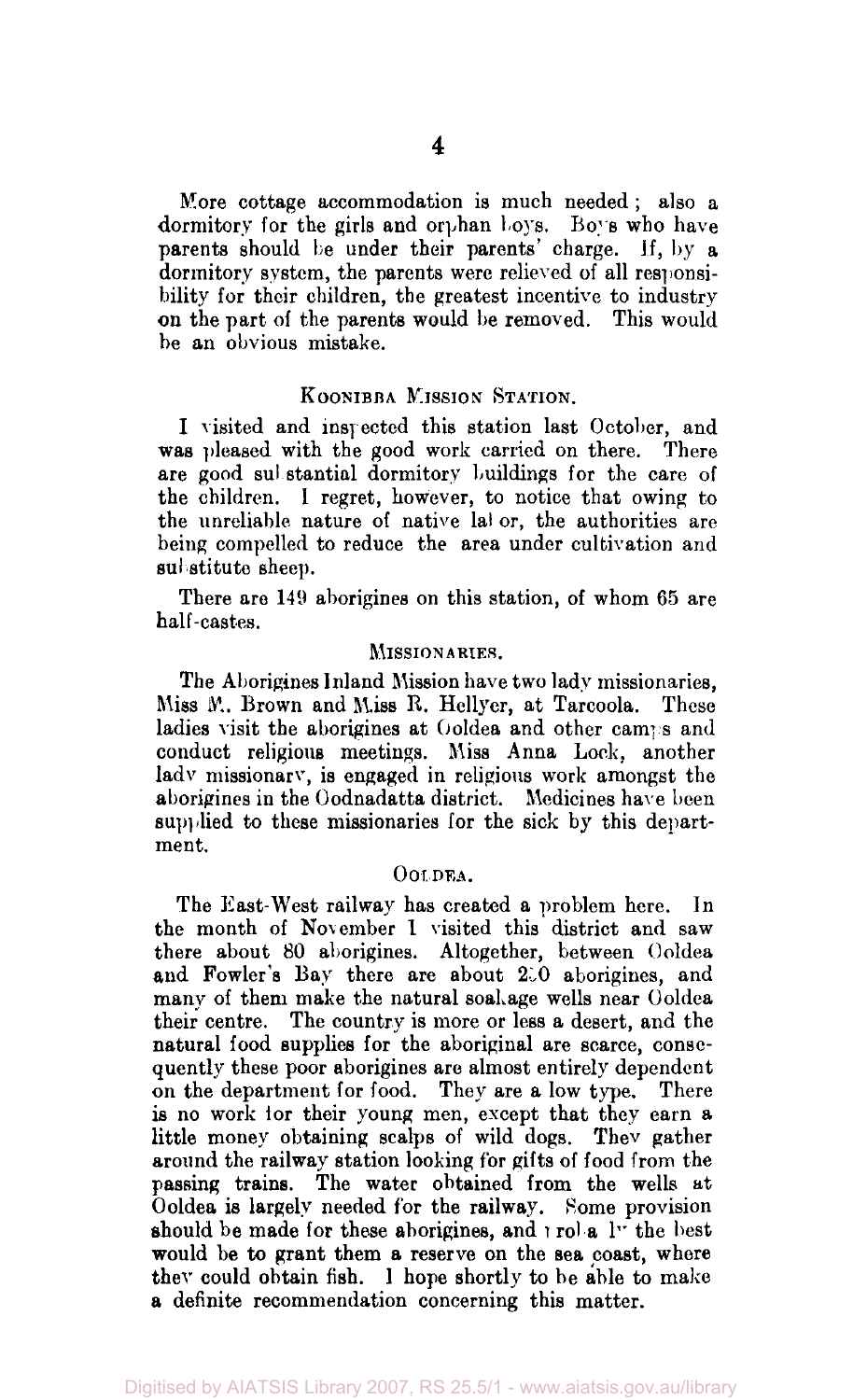## THE FAR NORTH.

There are about 2,000 aborigines north of Port Augusta in South Australia, in addition to about 1,000 on the reserve in the north-west corner of this State. Concerning the latter little is known. They are awav from the influence of white men. I have visited Oodnadatta and Marree and many cattle stations in the neighborhood of the old Kopperamanna Mission Station. At nearly all these stations I found a few aborigines. The alle-bodied make themselves useful, and are appreciated as boundary riders, drovers, etc. Ration depots are estal lished for the old and infirm and children. A practical and kindly interest is taken in them by the police and station owners and managers.  $Mr.$  George Aiston, of Mulka Well, has been appointed in an honorary capacity as Protector of Aboriginals for this district. He was for many years in the mounted police at Mungerannie, and has always taken a keen interest in the aborigines. Generally the number of children is small compared with the number of adults in the camps I visited.

## WORK.

The aboriginal stations are not able to find work for all the able-bodied residents. The more competent and industrious aborigines are more or less successful in obtaining work elsewhere, but it is desirable that some system be organised providing work for those unable to obtain it for themselves. Unfortunately, this class is the less efficient, and with the further disadvantage of difference of race they are not able to compete with the white man in the labor market. The district councils in the country have been asked, when they have a difficulty in obtaining labor, to apply to the Superintendents of the stations for same.

ABORIGINES' CHILDREN'S TRAINING ACT, 1923.

The administration of this Act has been temporarily suspended owing to native sentiment being opposed to it. The Superintendent of the Koonibba Mission Station regrets this. There has been no objection made to the Act by the aborigines at Koonibba. I recommend that in cases where the parents are willing the children should be taken for training in accordance with the Act, also any orphan children.

## POLICE OFFICERS.

I wish to express my appreciation of the work done by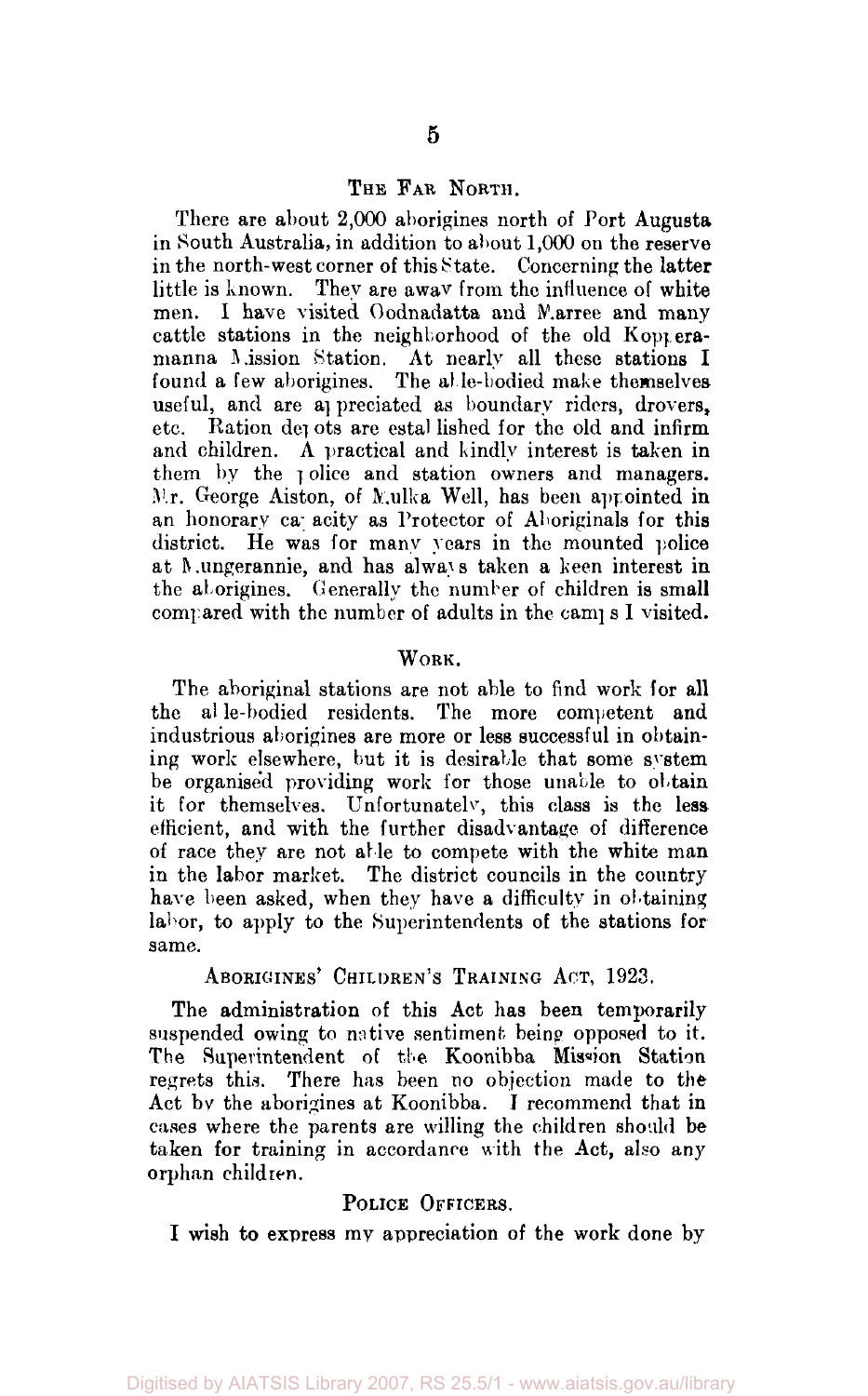and protecting them from unscrupulous white men. They find the clauses in the Licensing Act, 1915, dealing with aborigines helpful in minimising the drink evil.

### CE ISUS.

This has been completed for the State. The numbers of aborigines are—Full-bloods, 3,941 : half-castes, 1,166 ; total, 5,107.

Point Pearce.—Births, 10 half-castes; deaths, 5 halfcastes.

*Point McLeay.*—Births, 1 full-blood, 6 half-castes; deaths, 2 full-bloods, 9 half-castes.

*Koonibba.*—Births, 3 full-bloods, 7 half-castes; deaths, 4 full-bloods, 1 half-caste.

The expenditure and receipts of the department for the year are as follows •—

| EXPENDITURE.<br>Head Office-                                                                                  | £          |          | s. d. | £          | s. d. |
|---------------------------------------------------------------------------------------------------------------|------------|----------|-------|------------|-------|
|                                                                                                               |            |          |       |            |       |
| Salaries $\ldots \ldots \ldots \ldots \ldots \ldots \ldots$<br>Provisions, blankets, clothing,                | 816        |          | 810   |            |       |
| medical expenses, transport, &c. 3,798<br>Advisory Council of Aborigines,<br>Printing, stationery, and allow- |            |          | 68    |            |       |
| ance to secretary $\dots\dots\dots\dots$                                                                      |            | 53 14 10 |       |            |       |
|                                                                                                               |            |          |       | 4,668 10   | 4     |
| Point Pearce Station-                                                                                         |            |          |       |            |       |
| Salaries and wages $\dots\dots\dots\dots$                                                                     | 5,476 3 6  |          |       |            |       |
| Implements, stock, stores, $\&c \ldots$ .                                                                     | 5,919 18 0 |          |       |            |       |
|                                                                                                               |            |          |       | 11.396 1 6 |       |
| Point McLeay Station-                                                                                         |            |          |       |            |       |
| Salaries and wages $\dots\dots\dots\dots$                                                                     | 3,203 17   |          | 8     |            |       |
| Implements, stock, stores, &c.                                                                                | 4,789 9    |          | 5     |            |       |
| Rent of $sections$                                                                                            |            | 41 15    | 9     |            |       |
|                                                                                                               |            |          |       | 8,035 2 10 |       |
| Total                                                                                                         |            |          |       | £24,099 14 | 8     |

The total expenditure is £142 10s. more than the previous twelve months.

| RECEIPTS.                                                                |                         |        | . d. |
|--------------------------------------------------------------------------|-------------------------|--------|------|
| From sales of produce, &c., Point Pearce Station 11,814 15 0             |                         |        |      |
| From sales of produce, &c., Point McLeay Station                         | 4.745 19 7<br>155 14 10 |        |      |
| Refund of advances to aborigines for railfares, &c.<br>Sales of property |                         | 20 0 0 |      |
|                                                                          |                         |        |      |

This amount shows an increase of £1,035 8s. 1d. on last year.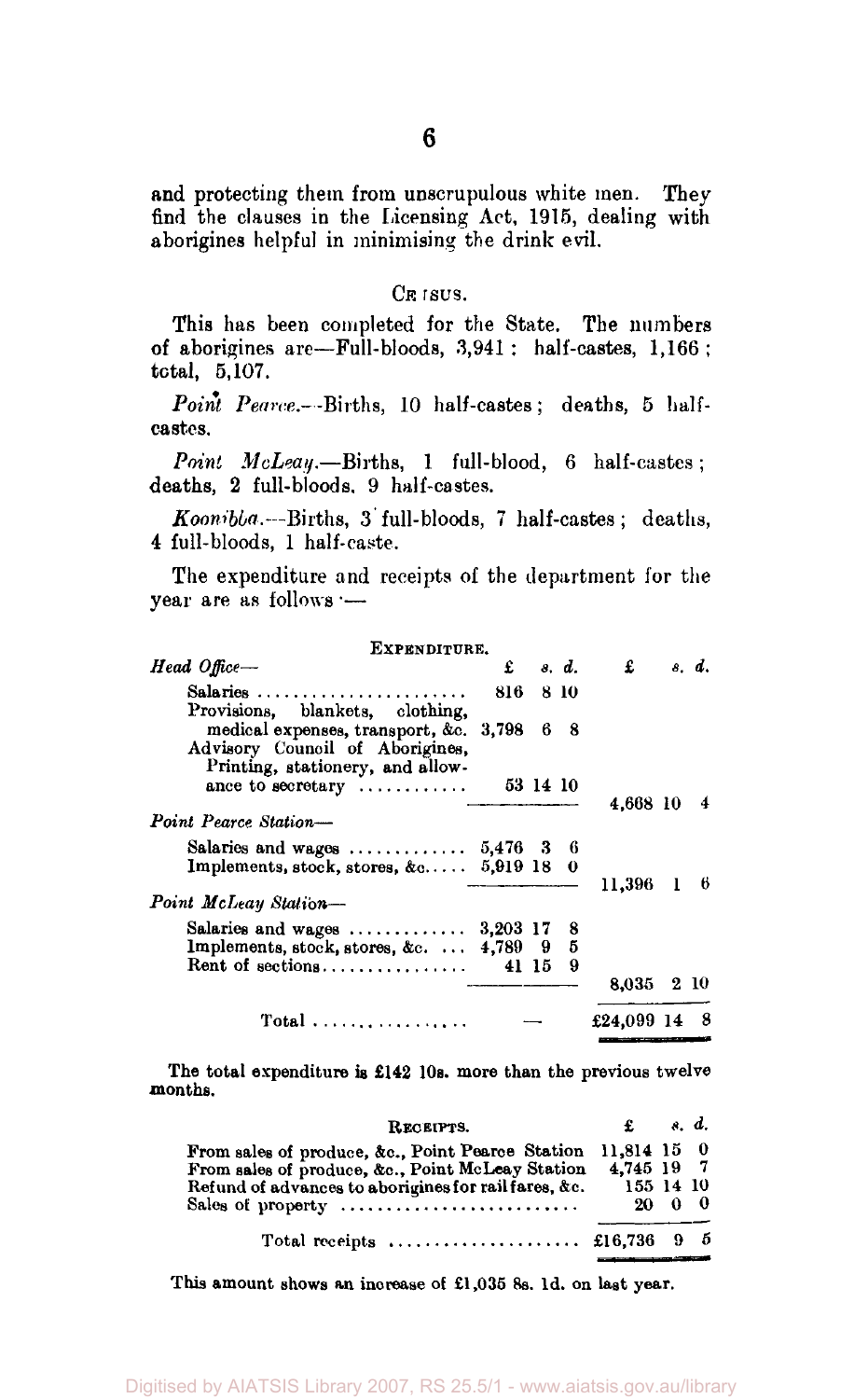#### RECEIPTS—continued*.*

|                                                                   | $\mathbf{E} \qquad \mathbf{s}, \mathbf{d}.$ |  |
|-------------------------------------------------------------------|---------------------------------------------|--|
| Total expenditure $\dots\dots\dots\dots\dots\dots\dots\dots\dots$ | 24.099 14 8                                 |  |
|                                                                   |                                             |  |
| Cost of aborigines to South Australian Govern-                    |                                             |  |
| ment for 12 months ended June 30th, 1924 7,363 5 3                |                                             |  |
|                                                                   |                                             |  |

## I have , &c.,

<u>and the community of the community of the community of the community of the community of the community of the community of the community of the community of the community of the community of the community of the community</u>

P. GARNETT, Chief Protector of Aboriginals. The Hon. Commissioner of Public Works.

## POINT PEARCE ABORIGINAL STATION.

## PROFIT AND LOSS ACCOUNT FOR THE YEAR ENDED JUNE 30TH, 1924.

|                                                                            | 8               |                | s. d.  | £          |        | s. d.  |
|----------------------------------------------------------------------------|-----------------|----------------|--------|------------|--------|--------|
| To Salary of superintendent and<br>storekeeper                             | 476 10          |                | - 7    |            |        |        |
| Wages of aboriginals and white<br>$laborers$                               | 4,378 16 11     |                |        | 4.855      | 7      | 6      |
| Rations for aboriginals $\ldots \ldots$                                    | 429 2           |                | 4      |            |        |        |
| School books for aboriginal children                                       |                 | 510            | я      |            |        |        |
|                                                                            |                 |                |        | 434 13     |        | 0      |
| Head office salaries and expenses<br>Depreciation-                         |                 |                |        |            | 94 13  | 4      |
| Furniture                                                                  |                 | 514            | 3      |            |        |        |
| Implements, tools, &c.                                                     | 24              | $\bf{0}$       | 4      |            |        |        |
| Harness                                                                    | 159 7           |                | 7      |            |        |        |
|                                                                            |                 |                |        | 189        | 2      | 2      |
| Net profit brought forward                                                 | $3.602 \quad 2$ |                | 6      |            |        |        |
| $Add$ net profit for year                                                  | $1,004$ 19      |                | 1      |            |        |        |
|                                                                            |                 |                |        | 4.607      | 1      | 7      |
|                                                                            |                 |                |        | £10,180 17 |        |        |
|                                                                            |                 |                |        |            |        |        |
|                                                                            | £               |                | s. d.  | £.         | З.     | d.     |
| $\rm Bv$ Store                                                             |                 |                |        |            | 47 11  | 7      |
| Farm account-Wheat and other                                               |                 |                |        |            |        |        |
| $produce \dots \dots \dots \dots \dots \dots$                              |                 |                |        | 4,650 9    |        | 6      |
| Rent                                                                       |                 |                |        | 103 19     |        | ı      |
| Stock accounts-                                                            | 17              |                |        |            |        |        |
| $H$ orses                                                                  | 711             | $\bf{0}$       | 0      |            |        |        |
| Cattle                                                                     | 126             | 19<br>$\bf{0}$ | 8<br>0 |            |        |        |
| Pigs                                                                       | 563             | 6              | в      |            |        |        |
| Sheep                                                                      |                 |                |        | 1,418      |        |        |
|                                                                            |                 |                |        | 358        | 6<br>8 | 2<br>9 |
| Meat                                                                       |                 |                |        |            |        |        |
| Net profit, from 1915 to 1923,<br>$brought$ forward $\ldots \ldots \ldots$ |                 |                |        | 3,602      | 2      | 6      |
|                                                                            |                 |                |        | £10,180 17 |        | 7      |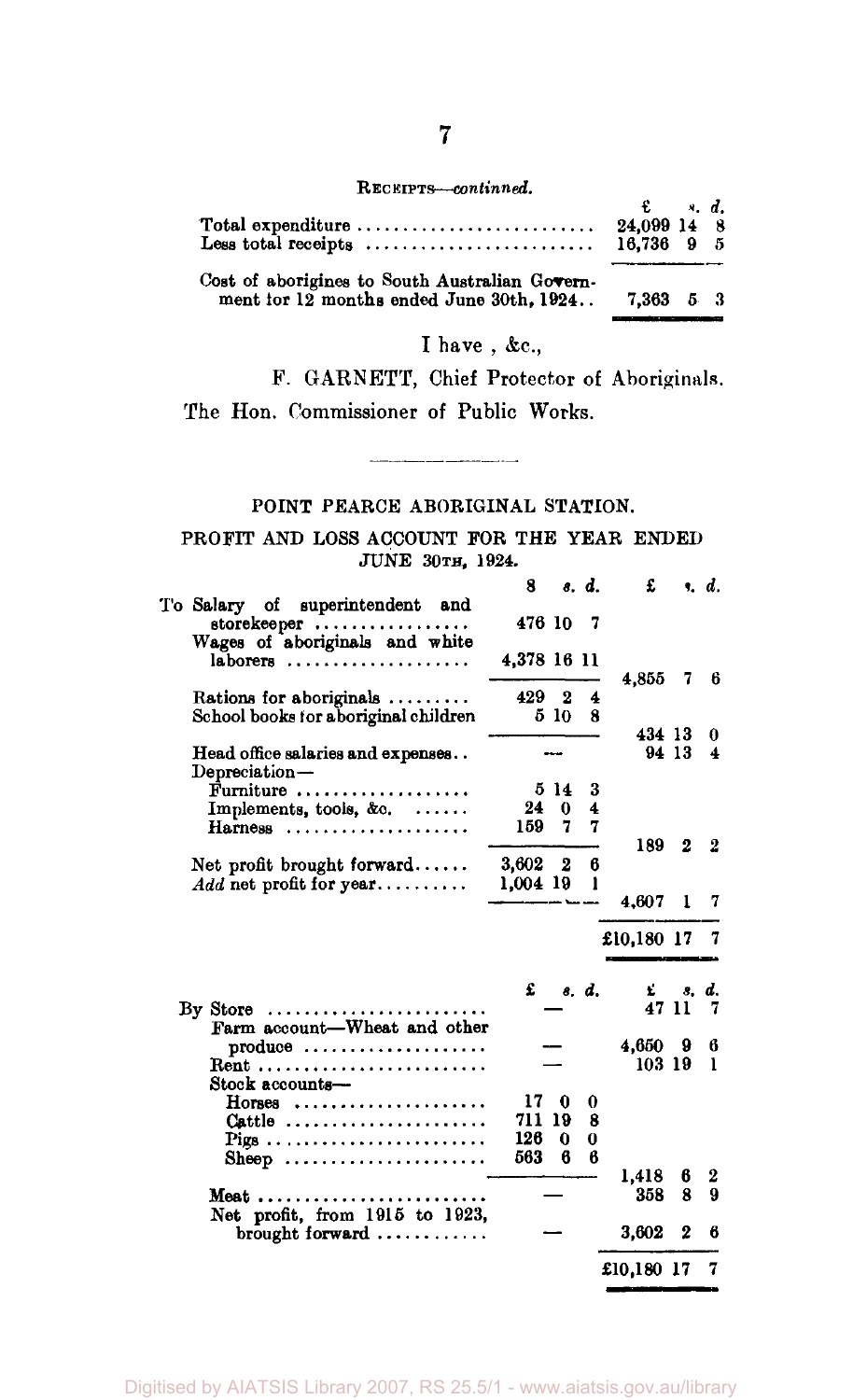## BALANCE-SHEET AS AT JUNE 30TH, 1924.

| LIABILITIES.                                                                                                                                                                                                                                                     | £                                                                                |                                                    | s. d.                                                                      | £                          |        | $\ddot{ }$ $d$           |
|------------------------------------------------------------------------------------------------------------------------------------------------------------------------------------------------------------------------------------------------------------------|----------------------------------------------------------------------------------|----------------------------------------------------|----------------------------------------------------------------------------|----------------------------|--------|--------------------------|
| $\text{H.M. Government account} \hspace{0.5cm} \ldots \ldots \ldots$<br>Capital account<br>$\operatorname{Sundry}\operatorname{ereditors}\dots\dots\dots\dots\dots\dots$                                                                                         | 1,004 19                                                                         |                                                    |                                                                            | 11,678 15<br>11,362<br>528 | 9<br>9 | 6<br>5<br>$\overline{2}$ |
| Net profit for year $\dots\dots\dots\dots\dots\dots$<br>Add net profit brought forward                                                                                                                                                                           | 3,602                                                                            | 2                                                  | ı<br>6                                                                     | 4,607                      | 1      | 7                        |
|                                                                                                                                                                                                                                                                  |                                                                                  |                                                    |                                                                            | £28,176 15                 |        | 8                        |
| ASSETS.                                                                                                                                                                                                                                                          | £                                                                                |                                                    | s. d.                                                                      | £                          |        | s. d.                    |
| Station buildings<br>Improvements                                                                                                                                                                                                                                | 9,170<br>5.910                                                                   | 0<br>0                                             | 0<br>$\theta$                                                              | 15,080                     | 0      | 0                        |
| Implements, vehicles, &c.<br>Furniture<br>Harness                                                                                                                                                                                                                | 1,434<br>108 11<br>216                                                           | 8<br>я                                             | 3<br>ı<br>6                                                                |                            |        |                          |
| Sundry debtors                                                                                                                                                                                                                                                   |                                                                                  |                                                    |                                                                            | 1,759<br>47                | 2<br>4 | - 10<br>6                |
| Stocks on hand—<br>$S$ tore<br>Wheat $\ldots$ $\ldots$ $\ldots$ $\ldots$ $\ldots$ $\ldots$<br>Hay<br>Woolpacks<br>Pigs feed barley<br>Binder twine<br>Brieks<br>Lime<br>Sheep dip<br>Fencing posts and standards<br>Share farmers seed and super<br>$Livestock-$ | 923 11<br>40-15<br>26 17<br>1,710<br>5.<br>26 II<br>4<br>5.<br>8<br>27 10<br>562 | 0<br>0<br>- 0<br>912<br>$\theta$<br>7 10<br>4<br>6 | 10<br>4<br>5<br>0<br>0<br>3<br>0<br>0<br>0<br>0<br>$\theta$<br>$_{0}$<br>6 |                            |        |                          |
| $H$ orses                                                                                                                                                                                                                                                        | 1,245                                                                            | 0                                                  | 0                                                                          |                            |        |                          |
| Cattle $\ldots \ldots \ldots \ldots \ldots \ldots$<br>Sheep<br>Pigs                                                                                                                                                                                              | 1,190<br>5,413 10<br>85                                                          | 0<br>$\Omega$                                      | 0<br>0<br>0                                                                | 11,290                     | 8      | 4                        |
|                                                                                                                                                                                                                                                                  |                                                                                  |                                                    |                                                                            | £28,176 15                 |        | 8                        |

These statements do not include any charge for interest on capital expenditure or rent for land comprising the station.

The above balance-sheet and accounts have been examined, and in my opinion are properly drawn up so as to exhibit a true and correct view of the transactions and the state of affairs of the institution.

W. E. ROGERS, Auditor-General.

September- 27th, 1924.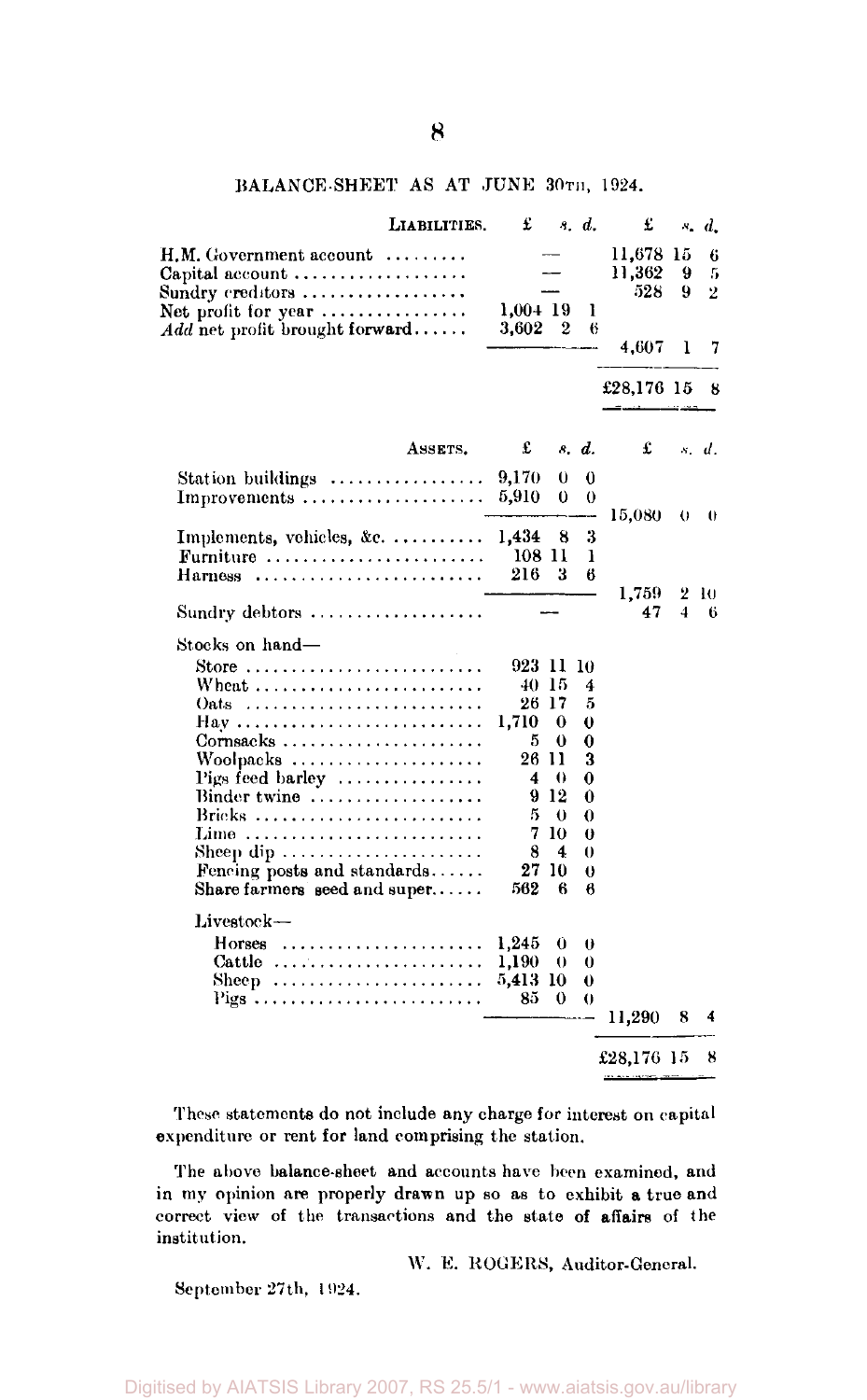## POINT McLEAY ABORIGINAL STATION.

## PROFIT AND LOSS ACCOUNT FOR THE YEAR ENDED<br>JUNE 30TH, 1924.

|                                                                                                        | £         |        | 8. d.    | £          |                   | s. d. |
|--------------------------------------------------------------------------------------------------------|-----------|--------|----------|------------|-------------------|-------|
| To Farm account, dairy and other<br>produce                                                            |           |        |          | 607 15     |                   | 6     |
| $H$ orses                                                                                              |           |        |          | 27         | 0                 | 0     |
| Rations for aboriginals<br>School books for aboriginal                                                 | 473 17    |        | я        |            |                   |       |
| children                                                                                               | 7         | 6      | 2        | 481        |                   | 3 11  |
| Salary of Superintendent $\ldots$<br>Wages of aboriginals and white                                    | 276       | 0      | 0        |            |                   |       |
| laborers                                                                                               | 2.950     |        | 2 11     | 3,226      |                   | 211   |
| Depreciation-                                                                                          |           |        |          |            |                   |       |
| Furniture                                                                                              |           | 6 10   | 5        |            |                   |       |
| Implements, vehicles. &c.                                                                              |           | 71 17  | 6        |            |                   |       |
| Harness                                                                                                |           | 711 11 |          |            |                   |       |
| Head office salaries and expenses                                                                      |           |        |          |            | 85 19 16<br>94 13 | 4     |
| Rent                                                                                                   |           |        |          |            | 41 15             | 9     |
| Net loss from 1915 to 1923 brought                                                                     |           |        |          |            |                   |       |
|                                                                                                        |           |        |          | 23,255     | 7                 | 0     |
|                                                                                                        |           |        |          | £27,819 18 |                   | 3     |
|                                                                                                        | £         |        | s. d.    | £          |                   | s. d. |
| By Store $\dots\dots\dots\dots\dots\dots\dots\dots\dots$                                               |           |        |          | 738        | 6                 | 6     |
| Meat                                                                                                   |           |        |          |            | 90 13             | 3     |
| Cattle                                                                                                 | 353 16 11 |        |          |            |                   |       |
| Sheep                                                                                                  |           | 654    | 0        |            |                   |       |
| Pigs                                                                                                   | 309 10 10 |        |          |            |                   |       |
|                                                                                                        |           |        |          | 728 11     |                   | 9     |
| Mats and baskets $\dots \dots \dots \dots$<br>Net loss for year $\ldots \ldots \ldots \ldots$ 3,005 11 |           |        | 0        | 1          | 8                 | 9     |
| Add net loss brought forward $23,255$                                                                  |           | 7      | $\bf{0}$ | 26,260 18  |                   | 0     |
|                                                                                                        |           |        |          | £27,819 18 |                   | 3     |

|                                                                    | LIABILITIES.     |        |      |   | £                |     | $\mathbf{A}$ . |
|--------------------------------------------------------------------|------------------|--------|------|---|------------------|-----|----------------|
| $H.M. Goverment account \dots \dots \dots \dots \dots \dots \dots$ |                  |        |      |   | 31,575 7 7       |     |                |
| Sundry creditors                                                   |                  |        |      |   | 393 10 6         |     |                |
| Capital account                                                    |                  |        |      |   | 5,550            | - 6 | $\overline{4}$ |
|                                                                    |                  |        |      |   | £37.519          | 45  |                |
|                                                                    | ASSETS. $f$ s.d. |        |      |   | $\mathbf{f}$ and |     |                |
| Station buildings  4,499 1 3                                       |                  |        |      |   |                  |     |                |
| Improvements $2.034$ 1 11                                          |                  |        |      |   |                  |     |                |
|                                                                    |                  |        |      |   | 6,533 3 2        |     |                |
| Furniture                                                          |                  | 123 17 |      | 6 |                  |     |                |
| Implements, vehicles, $\&c$ ,                                      |                  | 646 17 |      | 8 |                  |     |                |
| Hainess                                                            |                  | 68.    | - 73 |   |                  |     |                |
|                                                                    |                  |        |      |   | 839              |     |                |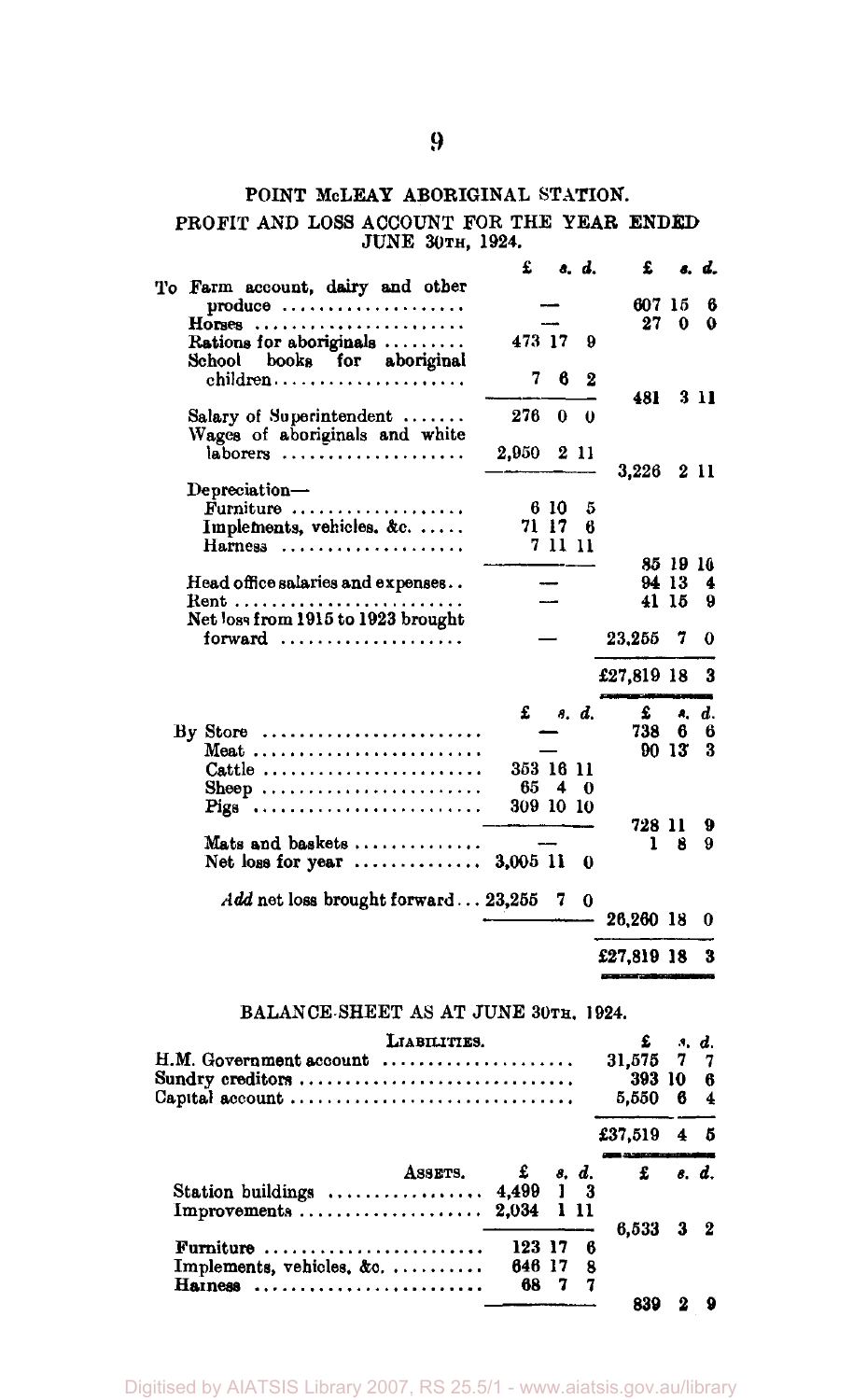| Stocks on hand-<br>£<br>d.<br>н.<br>654<br>4<br>Store $\ldots \ldots \ldots \ldots \ldots \ldots \ldots \ldots$<br>$\overline{\mathbf{4}}$<br>Mats and baskets $\dots\dots\dots\dots$<br>0<br>0<br>ı<br>Boot shop materials, &c. $\ldots$<br>0<br>6<br>0<br>1õ.<br>Skins<br>0<br>0<br>ı<br>10<br>0<br>ı<br>4<br>$\bf{0}$<br>27<br>0<br>0<br>Barley<br>$\boldsymbol{2}$<br>10<br>$\bf{0}$<br>Chaff<br>480<br>0<br>0<br>$\bf{0}$<br>Motor spirit $\ldots \ldots \ldots \ldots \ldots$<br>4<br>0<br>$\overline{2}$<br>ı<br>Lime<br>$\Omega$<br>$\Omega$<br>ı<br>0<br>2<br>7<br>6<br>Coment<br>5<br>0<br>$\theta$<br>Fencing posts $\dots\dots\dots\dots\dots\dots$<br>Galvanized and barbed fencing wire<br>16<br>10<br>0<br>7<br>16<br>9<br>$Rabbit$ -proof fencing<br>$Timeber \ldots \ldots \ldots \ldots \ldots$<br>10<br>6<br>10<br>Galvanized iron<br>22 18<br>7<br>10<br>1<br>Guttering $\ldots \ldots \ldots \ldots \ldots \ldots$<br>$_{0}$<br>Livestock-<br>273<br>Horses<br>$\bf{0}$<br>0<br>1.922<br>Cattle<br>0<br>0<br>$\bf{2}$<br>245<br>0<br>Sheep<br>161<br>0<br>$\bf{0}$<br>Pigs<br>3.866 18 10<br>19<br>L<br>Net loss for year $\ldots \ldots \ldots \ldots 3,005$ 11<br>0<br>7<br>0<br>26,260 18 | ASSETS-continued. |  |         |   |
|-------------------------------------------------------------------------------------------------------------------------------------------------------------------------------------------------------------------------------------------------------------------------------------------------------------------------------------------------------------------------------------------------------------------------------------------------------------------------------------------------------------------------------------------------------------------------------------------------------------------------------------------------------------------------------------------------------------------------------------------------------------------------------------------------------------------------------------------------------------------------------------------------------------------------------------------------------------------------------------------------------------------------------------------------------------------------------------------------------------------------------------------------------------------------------------------------------------------|-------------------|--|---------|---|
| Sundry debtors $\dots\dots\dots\dots\dots\dots$<br>Add net loss brought forward 23,255                                                                                                                                                                                                                                                                                                                                                                                                                                                                                                                                                                                                                                                                                                                                                                                                                                                                                                                                                                                                                                                                                                                            |                   |  |         |   |
|                                                                                                                                                                                                                                                                                                                                                                                                                                                                                                                                                                                                                                                                                                                                                                                                                                                                                                                                                                                                                                                                                                                                                                                                                   |                   |  |         |   |
|                                                                                                                                                                                                                                                                                                                                                                                                                                                                                                                                                                                                                                                                                                                                                                                                                                                                                                                                                                                                                                                                                                                                                                                                                   |                   |  |         |   |
|                                                                                                                                                                                                                                                                                                                                                                                                                                                                                                                                                                                                                                                                                                                                                                                                                                                                                                                                                                                                                                                                                                                                                                                                                   |                   |  |         |   |
|                                                                                                                                                                                                                                                                                                                                                                                                                                                                                                                                                                                                                                                                                                                                                                                                                                                                                                                                                                                                                                                                                                                                                                                                                   |                   |  |         |   |
|                                                                                                                                                                                                                                                                                                                                                                                                                                                                                                                                                                                                                                                                                                                                                                                                                                                                                                                                                                                                                                                                                                                                                                                                                   |                   |  |         |   |
|                                                                                                                                                                                                                                                                                                                                                                                                                                                                                                                                                                                                                                                                                                                                                                                                                                                                                                                                                                                                                                                                                                                                                                                                                   |                   |  |         |   |
|                                                                                                                                                                                                                                                                                                                                                                                                                                                                                                                                                                                                                                                                                                                                                                                                                                                                                                                                                                                                                                                                                                                                                                                                                   |                   |  |         |   |
|                                                                                                                                                                                                                                                                                                                                                                                                                                                                                                                                                                                                                                                                                                                                                                                                                                                                                                                                                                                                                                                                                                                                                                                                                   |                   |  |         |   |
|                                                                                                                                                                                                                                                                                                                                                                                                                                                                                                                                                                                                                                                                                                                                                                                                                                                                                                                                                                                                                                                                                                                                                                                                                   |                   |  |         |   |
|                                                                                                                                                                                                                                                                                                                                                                                                                                                                                                                                                                                                                                                                                                                                                                                                                                                                                                                                                                                                                                                                                                                                                                                                                   |                   |  |         |   |
|                                                                                                                                                                                                                                                                                                                                                                                                                                                                                                                                                                                                                                                                                                                                                                                                                                                                                                                                                                                                                                                                                                                                                                                                                   |                   |  |         |   |
|                                                                                                                                                                                                                                                                                                                                                                                                                                                                                                                                                                                                                                                                                                                                                                                                                                                                                                                                                                                                                                                                                                                                                                                                                   |                   |  |         |   |
|                                                                                                                                                                                                                                                                                                                                                                                                                                                                                                                                                                                                                                                                                                                                                                                                                                                                                                                                                                                                                                                                                                                                                                                                                   |                   |  |         |   |
|                                                                                                                                                                                                                                                                                                                                                                                                                                                                                                                                                                                                                                                                                                                                                                                                                                                                                                                                                                                                                                                                                                                                                                                                                   |                   |  |         |   |
|                                                                                                                                                                                                                                                                                                                                                                                                                                                                                                                                                                                                                                                                                                                                                                                                                                                                                                                                                                                                                                                                                                                                                                                                                   |                   |  |         |   |
|                                                                                                                                                                                                                                                                                                                                                                                                                                                                                                                                                                                                                                                                                                                                                                                                                                                                                                                                                                                                                                                                                                                                                                                                                   |                   |  |         |   |
|                                                                                                                                                                                                                                                                                                                                                                                                                                                                                                                                                                                                                                                                                                                                                                                                                                                                                                                                                                                                                                                                                                                                                                                                                   |                   |  |         |   |
|                                                                                                                                                                                                                                                                                                                                                                                                                                                                                                                                                                                                                                                                                                                                                                                                                                                                                                                                                                                                                                                                                                                                                                                                                   |                   |  |         |   |
|                                                                                                                                                                                                                                                                                                                                                                                                                                                                                                                                                                                                                                                                                                                                                                                                                                                                                                                                                                                                                                                                                                                                                                                                                   |                   |  |         |   |
|                                                                                                                                                                                                                                                                                                                                                                                                                                                                                                                                                                                                                                                                                                                                                                                                                                                                                                                                                                                                                                                                                                                                                                                                                   |                   |  |         |   |
|                                                                                                                                                                                                                                                                                                                                                                                                                                                                                                                                                                                                                                                                                                                                                                                                                                                                                                                                                                                                                                                                                                                                                                                                                   |                   |  |         |   |
|                                                                                                                                                                                                                                                                                                                                                                                                                                                                                                                                                                                                                                                                                                                                                                                                                                                                                                                                                                                                                                                                                                                                                                                                                   |                   |  |         |   |
|                                                                                                                                                                                                                                                                                                                                                                                                                                                                                                                                                                                                                                                                                                                                                                                                                                                                                                                                                                                                                                                                                                                                                                                                                   |                   |  |         |   |
|                                                                                                                                                                                                                                                                                                                                                                                                                                                                                                                                                                                                                                                                                                                                                                                                                                                                                                                                                                                                                                                                                                                                                                                                                   |                   |  |         |   |
|                                                                                                                                                                                                                                                                                                                                                                                                                                                                                                                                                                                                                                                                                                                                                                                                                                                                                                                                                                                                                                                                                                                                                                                                                   |                   |  |         |   |
|                                                                                                                                                                                                                                                                                                                                                                                                                                                                                                                                                                                                                                                                                                                                                                                                                                                                                                                                                                                                                                                                                                                                                                                                                   |                   |  |         | я |
|                                                                                                                                                                                                                                                                                                                                                                                                                                                                                                                                                                                                                                                                                                                                                                                                                                                                                                                                                                                                                                                                                                                                                                                                                   |                   |  |         |   |
|                                                                                                                                                                                                                                                                                                                                                                                                                                                                                                                                                                                                                                                                                                                                                                                                                                                                                                                                                                                                                                                                                                                                                                                                                   |                   |  |         |   |
|                                                                                                                                                                                                                                                                                                                                                                                                                                                                                                                                                                                                                                                                                                                                                                                                                                                                                                                                                                                                                                                                                                                                                                                                                   |                   |  |         | 0 |
|                                                                                                                                                                                                                                                                                                                                                                                                                                                                                                                                                                                                                                                                                                                                                                                                                                                                                                                                                                                                                                                                                                                                                                                                                   |                   |  | £37,519 | 5 |

These statements do not include any charge for interest on capital expenditure or rent for land comprising the station.

The above balance-sheet and accounts have been examined, and in my opinion are properly drawn up so as to exhibit a true and correct view of the transactions and the state of affairs of the institution.

W. E. ROGERS, Auditor-General.

September 27th, 1924.

## POINT PEARCE STATION.

June 30th, 1921.

Sir—I have the honor to present the following report for the year ended June 30th, 1924 :—

*Harvest.*—The returns per acre were as follows :—Wheat, 22\{{bush.; barley, 11bush.; oats, 36bush. The system of farming on shares was continued, and after making allowances for share farmers the total station share was—Wheat, 17,938bush.; barley, 2,959bush.; oats, 591bush.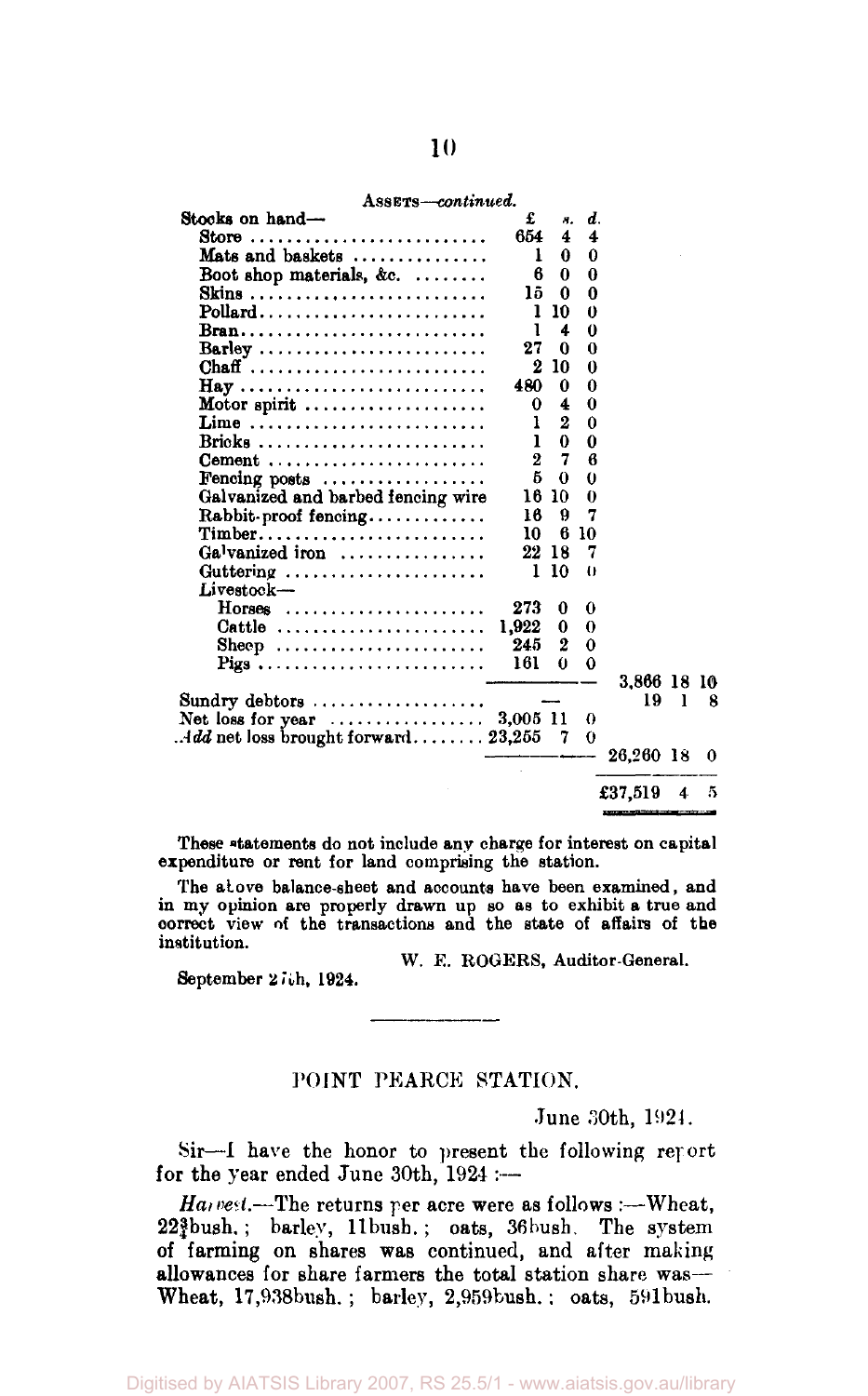making a total of station share of grain grown, 21,488 bush.; hav grown, 457 tons; hay now in stock, 570 tons.

*Rainfall.*—The total rainfall was 18.63in.

*Wool.*—The wool clip totalled 95 bales from 3,152 sheep and 710 lambs shorn.

*Lambs.*—The total number lambs tailed was 1,208, being a percentage of 65 per cent, average.

*Harvest Prospects.*—We have about 2,750 acres under crop, and it is looking well at present. With opportune rains the prospects are good. We are experimenting with a new type of super, which (it is claimed) will greatly increase the yield per acre.

*Water Supply.*—The supply continues clean and abundant. The wells and windmills have been kept in good order, dams cleaned, and good progress made with a new dam, and also a new well, the latter is being timbered preparatory to erecting a windmill.

*Buildings.*—In addition to maintenance work on cottages, &c, one new stone and brick cottage and one new wood and iron cottage have been erected. The iron cottage is an experiment by which we hope to improve the housing conditions of the people.

*Skilled Labor.*—This is an acute problem with us, and we have initiated a system of apprenticing boys and youths for carpentering and mason work. By this means we hope to improve the standard of work.

*Health.*—The general health of the natives has been fair ; occasional outbreaks of influenza and children's ailments have made great demands on Mr. Roper's time and energy. We are greatly indebted to Mr. Roper for his untiring work in this capacity.

We hail with pleasure the appointment of a resident nurse by the Aborigines Friends' Association.

*Religious.*—Services are held twice on each Sunday, together with. Sunday School sessions. The attendances are very good indeed. Mr. Roper and myself usually supply the Sunday evening service.

The Aboriginal Friends' Association appointed the Rev. W. Owen as Resident Missioner, but after six months' residence Mr. Owen resigned, and the local religious bodies have again taken up the work.

Miss Roper continues to act as organist for the church services, and also as organist and teacher in the Sunday School, and her help is invaluable.

Several native girl teachers show great promise in the Sunday school.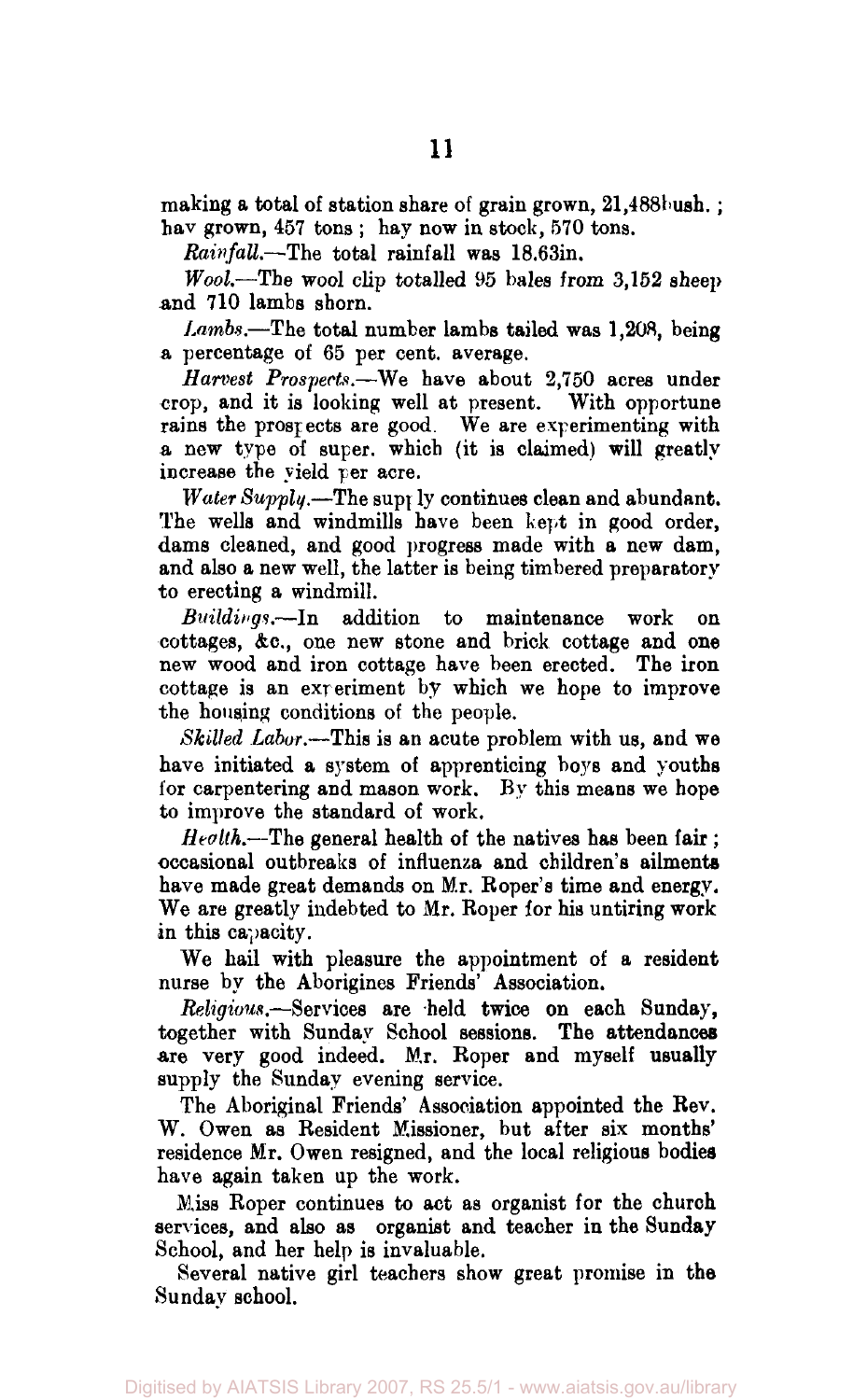## *Staff.—*My staff of officers are both loyal and proficient, and have rendered splendid service during the year.

I have,  $&c.,$ 

## W. R. PENHALL, Sperintendent.

## The Chief Protector of Aboriginals, Adelaide.

## POINT McLEAY ABORIGINAL STATION.

#### July 31st, 1924.

Sir—I have the honor to submit the following report for the year ended June 30th, 1924 :—

We have had a very successful year on the station, the men, women, boys, and girls doing their work very well. We still continue with success the dairy, and we are more than pleased with the milking machines; they have been working well. I am sure that the cows are doing quite as well now they are milked by machines as when they were milked by hand labor. The new oil engine, which has taken the place of the petrol engine, is quite a success, and the more we use it, the better we like it.

We have a number of young heifers to come in this year, and we are looking forward to this to see if they are any improvement on the heifers which were broken in last year. They are a very fine type of milking Shorthorn. We have milked on an average 71 cows for the year.

Our hay crops were very good last season, and we have a good reserve on hand should we have a dry season later on. The lucerne is doing well, and we expect to get splendid returns from the present paddocks which are sown down with lucerne. Last year we cut 102 acres of oats for hay return, 102 tons; we also cut 60 tons of lucerne hay from 30 acres. The present crops are looking well and promise good returns.

Our pigs have been a success on Point McLeay this season,. and we have been able to dispose of all the fats we could get ready. We sold 91 fat pigs this year. We had 16 acres of field peas, which were a boon to all pigs, both young and old. So useful did we find this class of crop that we increased the number of acres sown this year, and we hope still to increase again next year. Our return from 16 acres of peas was 64 bags, and from 30 acres of Cape barley we reaped 63 bags. We lost quite half this crop through hailstorm.

We only keep enough sheep for rations, but these have all been purchased from local people. The wool clip was good, and we are getting splendid prices for the skins and also for the wool.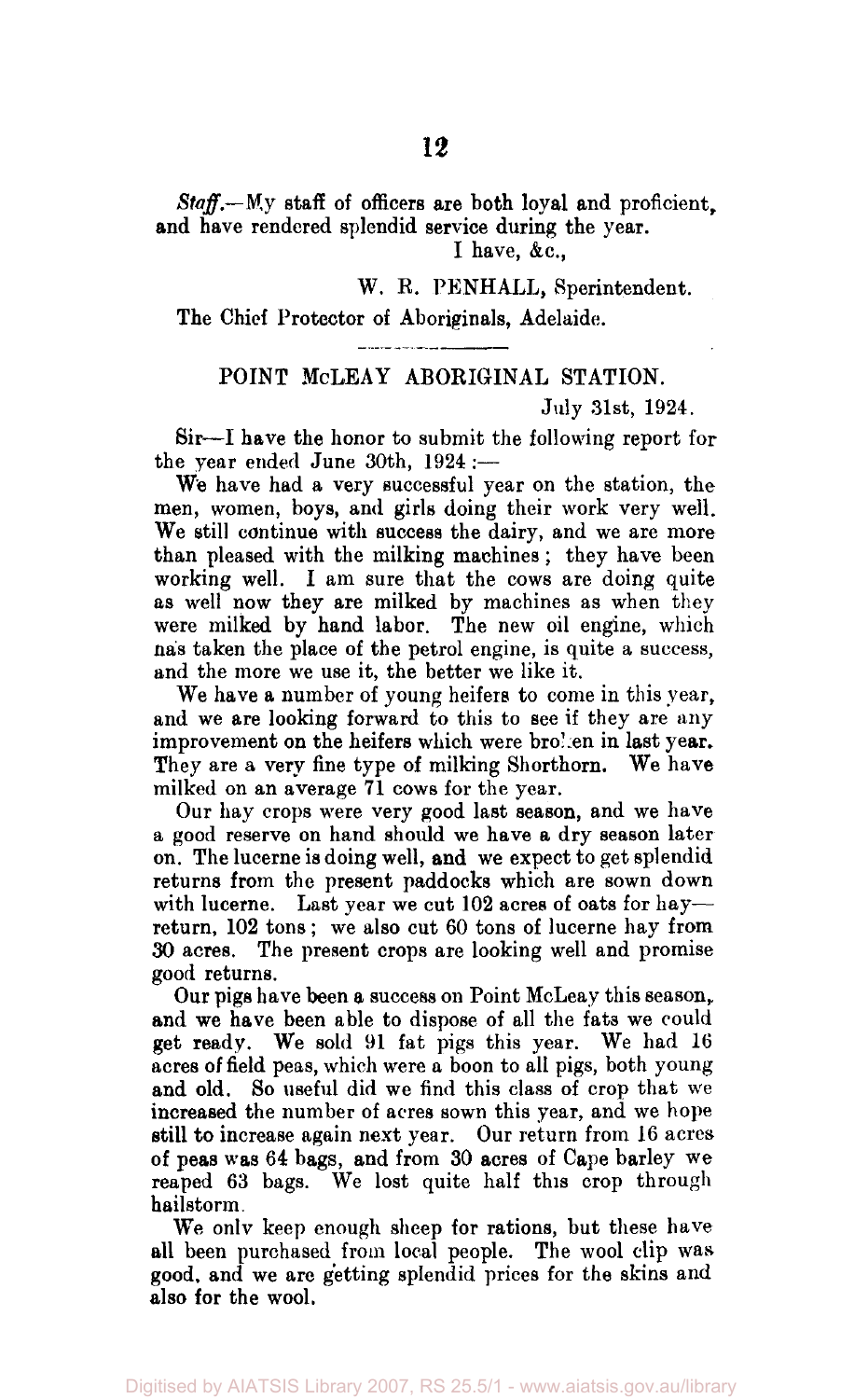The firewood question is still with us, but our present Protector is looking ahead, and we have planted this season close on 1,000 young trees. They are sugar and yate gum and stone pine and other trees suitable for firewood and fencing posts, &c. have been planted, and we hope to be able to plant twice that number next season. The same contractor is supplying us with firewood as last year, but his supply is getting short.

We are having the telephone laid on to the station from Narrung. This will fill a much needed want and will prove a boon in cases of sickness as well as in many other cases concerning the station.

The conduct of the natives has been fair, and for a time were able to secure a great deal of drink, but thanks to the constable in charge of Tailem Bend (M.C. Bourke) we were able to sheet it home to the persons who were supplying, and since then we have not had quite as much drinking on the station. In M.C. Walsh, of Meningie, we have an officer who is doing his best to stamp out this curse from our station.

We have had a great many cases of sickness on the station in this last year, and had it not been for Dr. Linn and our Missioner we would have had a great many more deaths, and we wish to thank them for the able manner in which they have dealt with all the cases under their care, and when the telephone is erected the services of Dr. Linn will be much greater to us than at present.

We also wish to thank the Chief Protector for his assisthance in getting our sick natives admitted to the hospital.

The religious work is still being carried on by the A.F.A., who have the services of Mr. H. E. Read, and he is doing good work. We are sorry to have to report since our last report the death of Mrs. Read, and we deeply sympathise with Mr. Read in his sad loss. We also wish to thank the members of the Aborigines Friends' Association, who have visited the station from time to time, for the great help they have given us.

We also wish to congratulate Mr. F. Garnett on being appointed the Chief Protector of Aboriginals, in place of the late Mr. W. G South, and we feel sure that he will fill the position with credit to the South Austral an Government and also to himself. In Mr. Garnett the natives have one who can look to their various wants, and his expert knowledge of this class of people is very valuable to our department; therefore we wish him every success.

*Births.*—Full-bloods—Males, 1; females, 0. Half-caste —Males, 2 ; females, 4.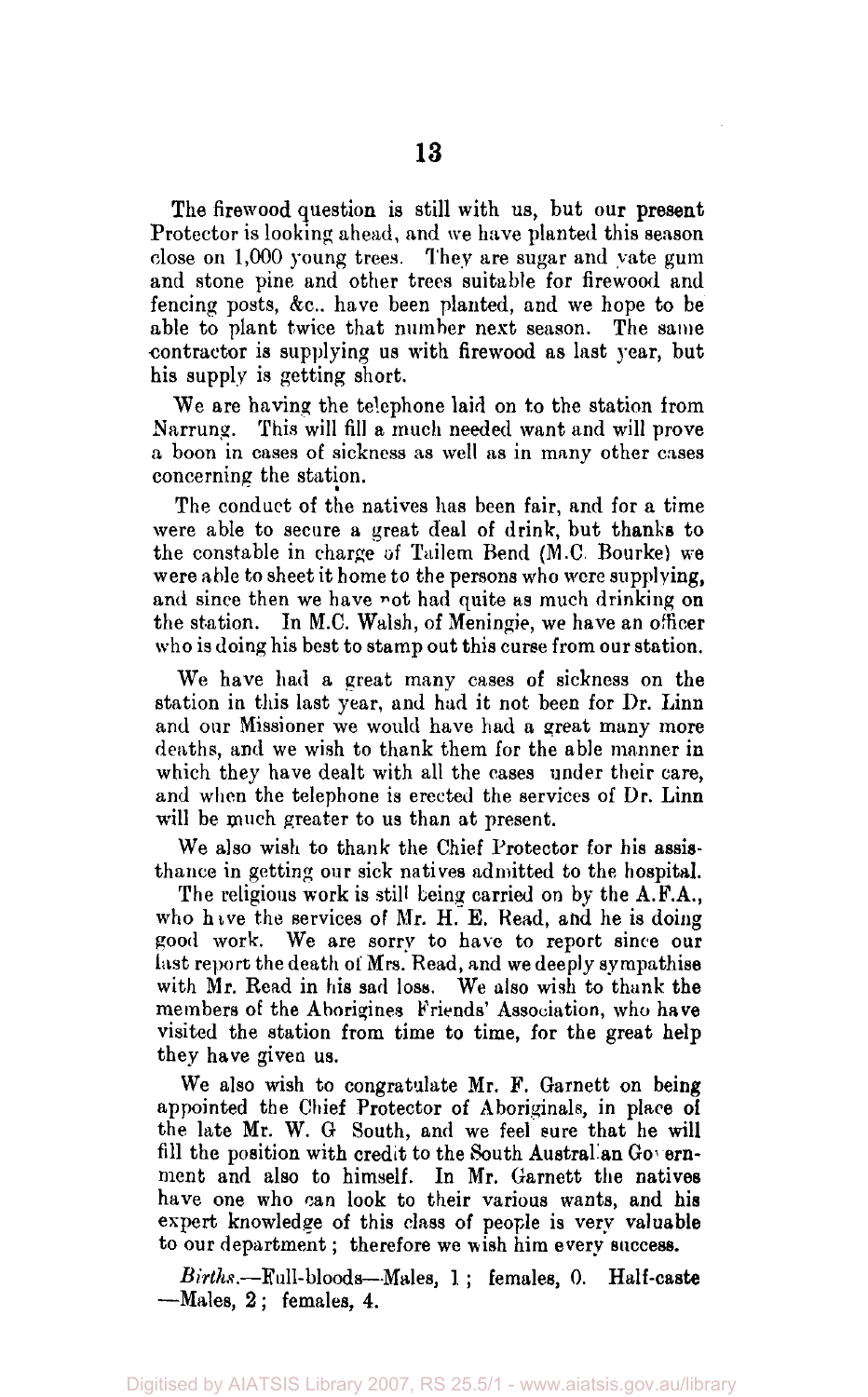*Deaths.*—Full-bloods—Males, 2 ; females, 0. Half-caste —Males, 5; females, *4.* 

All the officers of the station continue to prove concientious workers in **their several departments.** 

**I** have, &c,

J. B. STEER, Superintendent.

The Chief Protector of Aboriginals, Adelaide.

## LUTHERAN MISSION STATION, KOONIBBA.

## August 18th, 1921.

Sir—I have the honor to respectfully submit the following report :—-

The year ended June 30th, 1924, proved to be successful from an agricultural point of view. About 1,800 acres were sown, from which nearly 5,000 bags of wheat, 530 bags of oats, and 100 tons of hay were harvested. The 370 acres of new ground averaged approximately 15bush. and the 700 acres fallow 16 bush, whereas the wheat on stubble land was comparatively poor.

During the year a new policy was introduced, but it is too early to make any comment. The new policy is to reduce the wheat growing area and to extend wool growing. Several hundred sheep were purchased off shears, so that with natural increase we now have 1,500 sheep. They are doing remarkably well. We were forced to adopt this attitude on account of the fact that we cannot depend upon the natives. They would occasionally leave on their periodical wanderings just when they were needed most.

For several months of this year we had only about 110 to 120 natives at the station, a fair number having found employment at Thevenard, the new deep sea port, and others taking on scrub cutting down the line. Now, however, most of them have returned.

We had expected that the new Act of Parliament concerning native children would have been put into operation immediately. It is only too evident that something must be done for the benefit and welfare of these children. The principle underlying this Act is sound. We try to give the children a fair education, but when they leave school they are, by force of circumstances, allowed to drift. In our humble opinion the State should extend a helping hand to the rising generation and take them out of their environment into a different atmosphere. Only then will they to an appreciable extent embrace the ways of the white man.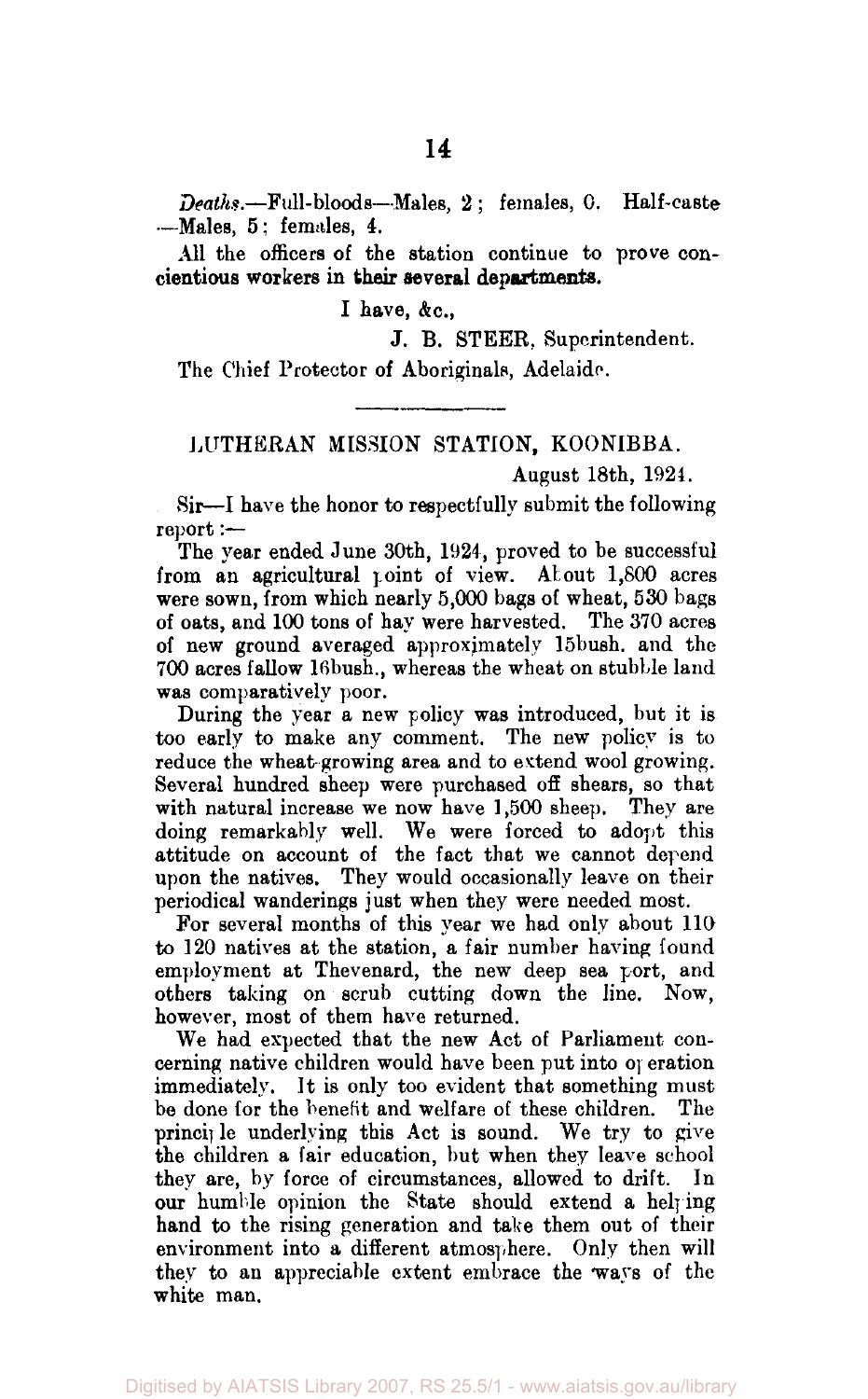Statistics.—During the 12 months there were 10 births, three full-bloods and seven half-castes and five deaths, four full-bloods and one half-caste. natives was good in general.

Our teacher, Mr. Bode, has 59 children in school, where they receive secular and religious training. Besides, there are several classes of young people receiving instruction in religion.

We were very fortunate in obtaining the services of Nurse Semmler as matron of the Children's Home. Her services are highly appreciated also by the natives, especially since we are 25 miles from the nearest medical officer. It would be of benefit to the natives if a qualified medical practitioner were appointed by the Government.

I have, &c.,

C. HOFF, Superintendent.

The Chief Protector of Aboriginals, Adelaide.

Police Inspector's Office, Port Augusta,

July 28th, 1924.

Sir—I have the honor to submit my annual report on the condition and general conduct of the aboriginal natives in the Far Northern Division for the year ended June 30th, 1924.

The health of the natives generally has been good, although influenza and lung complaints have been prevalent amongst some of the tribes, and have been responsible for the deaths recorded in some cases, while a great many succumbed to the dreaded venereal diseases.

There are about 100 aboriginals in the Mungeranie district, and those in need of assistance are supplied with rations, &c, and the able-bodied natives are induced to accept employment on the cattle stations, and the more energetic of them earn good money at times, which, in most cases, is afterwards spent foolishly and not put to good account.

At the lnnamincka depot there is an average of about 30 natives receiving Government rations, and 15 ableable bodied native males and females are employed on the station. The general condition of the natives in the Marree district has been satisfactory, nearly all the young men are kept in constant employment and well paid; only the old and infirm aboriginals receive Government assistance. The constable at Marree advocates Government control of " aboriginal employment," and considers that there should be a standard wage. He strongly favors the system at present in operation in Queensland.